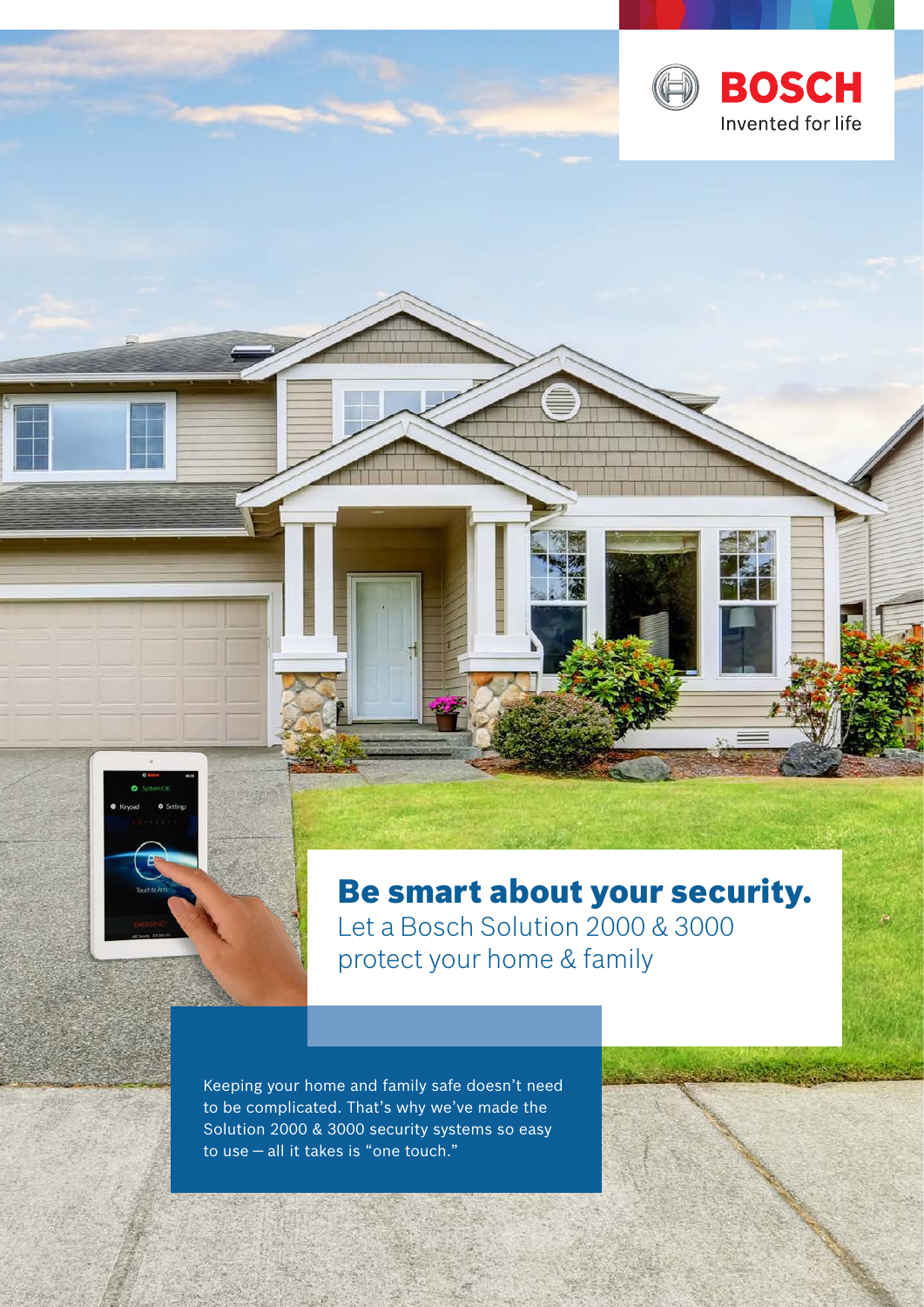# Solution 2000 & 3000 Home security you can rely on

You've worked hard for the things that you own. Your home is your sanctuary. If an intruder breaks into your home, the loss you feel is not just about the items destroyed or stolen - they can be easily replaced. What you lose is the peace of mind and that sense of security that your home once provided. The Solution 2000 & 3000 alarm panel series from Bosch Security Systems offers you the perfect solution. We've created a security system that has all the technology it needs to identify intruders to your home, without being hard to use. It helps you protect the things you love, providing you with reliable home security at your fingertips.



### **Tomorrow's communications, available today.**

With large-scale broadband communications already a reality in Australia and New Zealand, and the installation of services such as the National Broadband Network, knowing how your intrusion panel is going to handle and report alarms is becoming increasingly important.

While offering the same telephone line capabilities as existing intrusion panels, the Solution 2000 & 3000 also have available a range of communications extension modules that integrate directly with the panel and provide options such as mobile communications via the GSM & GPRS networks, along with IP reporting through the Internet.

The IP connection option makes the panel fully NBN ready with the majority of monitoring centres in Australia & New Zealand able to handle the IP communications from the Solution 2000 & 3000. Enjoy the higher security of polled monitoring with no call costs.

### **It's your home... the alarm should work your way.**

The Solution 2000 & 3000 intrusion panels have a variety of codepad options that allow you to tailor the user experience to your style and your home.

The LCD Icon codepad offers a small and unobtrusive interface to complement the decor of any home. The simple Icons make it easy to identify the status of your system at all times.

The LCD Alphanumeric codepad displays information in real text allowing you to quicky identify the cause of any alarm, and even to control multiple household areas simultaneously (such as separating the main house and an external garage or shed).

The Touchscreen codepads allow you to turn your intrusion panel in to a true lifestyle product with a variety of simple to use and aesthetically pleasing options and additional features.

### **Ready for the wireless world.**

Enjoy easy control of your Solution 2000 intrusion panel with the inclusing of wireless keyfobs that allow you to arm & disarm your system, control external outputs and trigger a panic alarm if you cannot reach the panel's codepad.

Alternatively, experience the true power of wireless with the Solution 3000 which includes the option to integrate with the Bosch RADION range of wireless transmitters. With a growing suite of wireless products such as motion sensors, door & window reed switchs, and remote keyfobs, Bosch RADION will create new options for how you manage your home security.



*Choose the way you want to use your system, including Touch Screens & wireless remote control options.*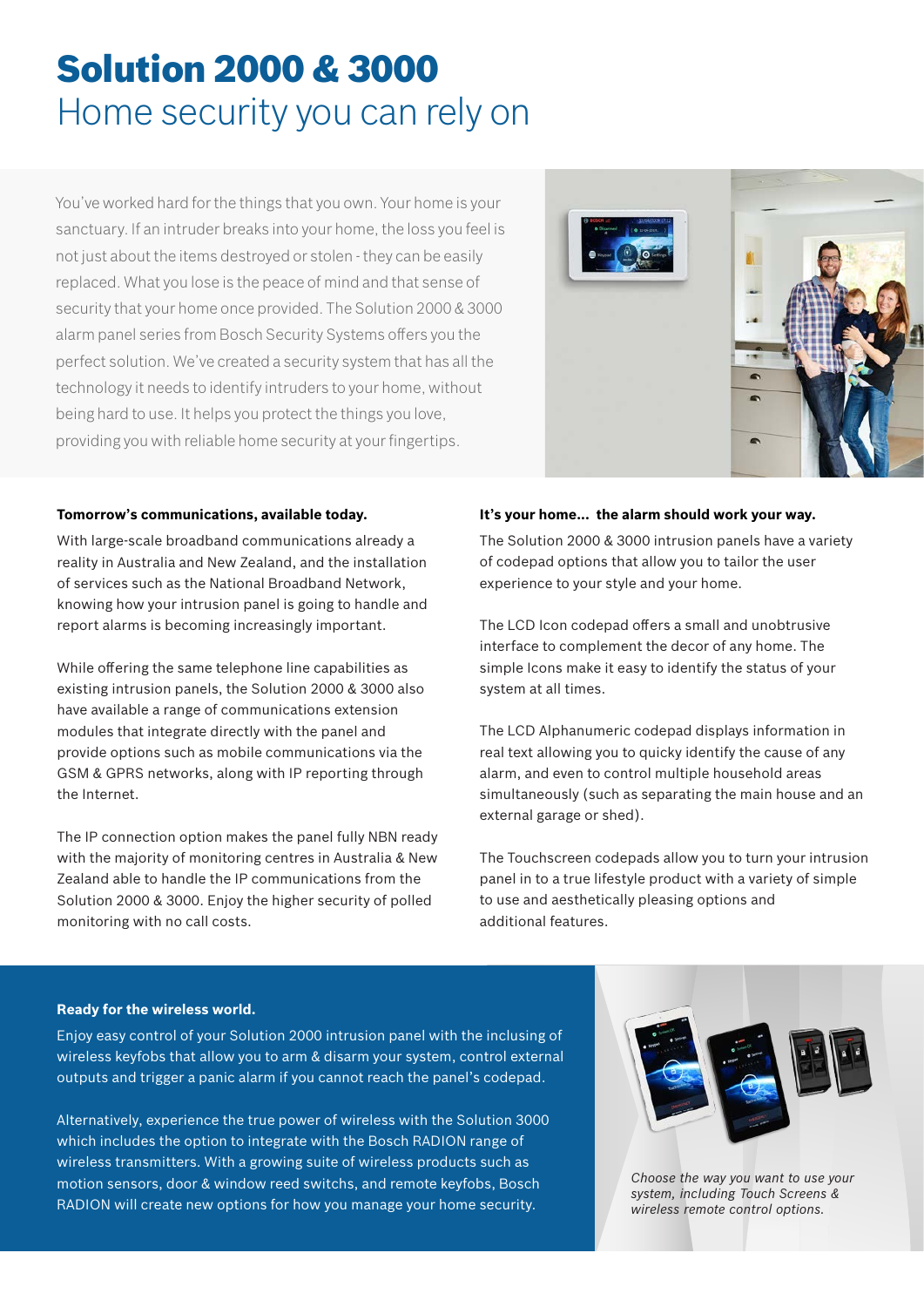

Learn more about **Solution 2000 & 3000**



### **Home security... at your fingertips.**

Away from home and want to make sure you armed the alarm? Want to open the garage door but the kids have hidden the remote? Just load up the Bosch Remote Security Control Plus<sup>1</sup> app and you'll have full control of your intrusion panel through your AndroidOS or IOS smartphone.

Arm and disarm your system, trigger outputs to run external devices (such as roller doors, air conditioning units, or smart lighting systems), or simply check what time the kids left in the morning for school – all of these features and more and built in to the intuitive and quick Bosch RSC + app.

#### **Flexibility, agility, and piece of mind.**

Supporting up to 8 fully programmable zones on the Solution 2000 and 16 fully programmable zones on the Solution 3000, this range of intrusion panels is suitable for any home, and even some commercial premises.

With support for up to four codepads on both panels and the ability to be split in to two separate partitions on the Solution 3000, you have the flexibility of one security system that can act as two. Both the house and garage/granny flat can be covered by the one system at one cost. Each partition can even report to a different monitoring centre if desired – the perfect arrangement for shared premises such as duplex houses or commercial properties.



#### **Features:**

- ▶ 8/16 Fully Programmable Zones
- $\blacktriangleright$  1 Installer, up to 32 User Codes
- ▶ RF Keyfobs (up to 21 on Solution 2000 and up to 32 on Solution 3000)
- ▶ 16 Wireless Devices (on Solution 3000)
- $\triangleright$  Up to 8 RF Repeaters
- $\blacktriangleright$  Partitionable in to 2 Separate Areas
- $\triangleright$  STAY / AWAY Arming Options
- ▶ Selectable Reports per User Code
- $\blacktriangleright$  Entry and Exit Warning
- $\blacktriangleright$  Automatic Arming
- $\blacktriangleright$  Remote Arming
- ▶ Zone Lockout
- $\blacktriangleright$  256 Event History Memory
- ▶ LCD Icon, LCD Alphanumeric, and
- $\blacktriangleright$  Touchscreen Support
- ▶ 4 On-Board Programmable Outputs & 16 External Programmable Outputs
- **Dynamic Battery Test**
- $\blacktriangleright$  Day Alarm
- ▶ Walk Test Mode
- $\blacktriangleright$  Back to Base Reporting
- $\blacktriangleright$  Domestic Reporting
- $\blacktriangleright$  Dual Entry Timers
- $\triangleright$  AC Fail Supervision
- $\blacktriangleright$  Phone Line Supervision